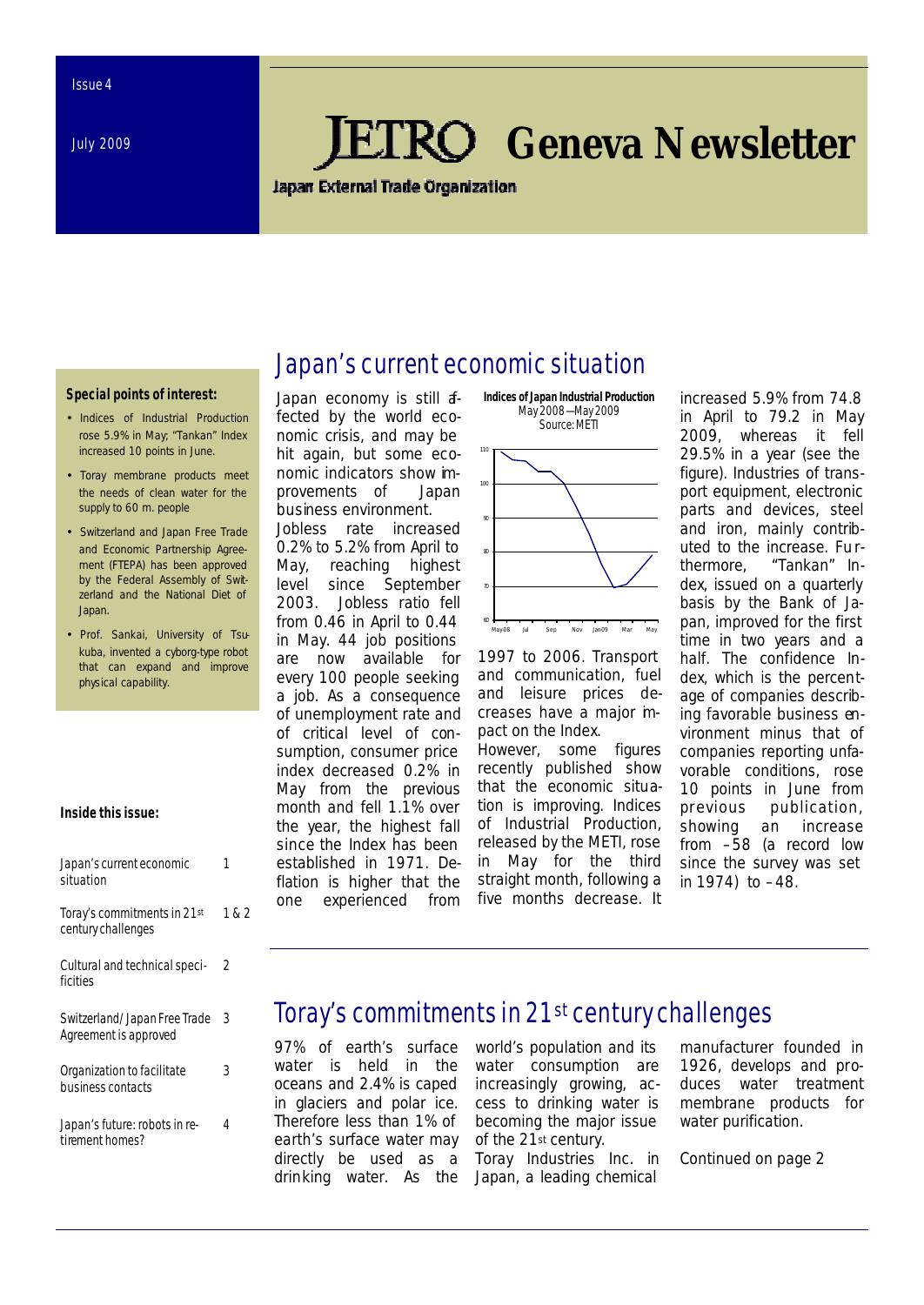### Toray's commitments in 21st century challenges



The Reverse Osmosis technology sifts out salt molecules, bacteria and viruses

*Continued from page 1*

Today, *Toray* membrane products meet the needs of clean water for the supply to 60 m. people. Toray obtained the 2008 Humanitarian Award from the United Nations Association of New York in recognition of its environmentally friendly business activities, including its hvolvement in such areas as seawater desalination, water treatment and carbon fiber composite materials businesses as well as for its corporate social responsibility activities targeting climate change prevention and sustainable social growth. In 2004, Mr. Yoshio Ozaki became President of *To-* *ray Membrane Europe AG ( Basel)*, Toray's Switzerland-based subsidiary. TMEu is marketing Toray Membrane Products in EU, Middle East and African Countries.

Toray group target is to achieve membrane sales, becoming No. 1 in the world by 2010.

#### *Toray Membrane Technology to purify Water*

Since 1968, *Toray* has developed different water purification technologies. *Toray's Reverse Osmosis technology* is a hyperfiltration process that works by using pressure to force water through a semi permeable membrane. It allows passage of water molecules, but not salt molecules, bacteria and viruses (see the figure). It is used for drinking water production, industrial water processes, and in pharmaceutical and electronic industries and power plants.

*Toray's Membrane Bio-Reactor (MBR)* is a biological waste water treatment module. It produces crystal clear high quality treated effluent. Such treated effluent is used for crop irrigation, industrial use, and further membrane treatment such as *Reverse Osmosis*.

(For further information, please contact Mr. Imai: kiyoshi.imai@jetroge.ch)

# Cultural and technical specificities

International standards are set in various bodies, such as the International Organization for Standardization (ISO), the International Electrotechnical Commission (IEC) and the International Telecommunication Union. The objective of setting international standards is essentially to prevent national trade barriers. However, Japanese and Swiss devices and equipments may still be different, because of cultural and geographical factors.

Japanese and Swiss washing machines have different features. In Japan, washing machines are designed with an horizontalmounted basket and only use cold water. Japanese

machines are more waterconsuming (80-110 L a washing against about 55 L a washing in Switzerland), but this is not a drawback in Japan where water is cheaper. Furthermore, as Japanese water contains less calcium, soap powder is more efficient and hot water is useless. However, European type washing machines (using hot water from 30° to 90° in a verticalmounted basket) are more and more sold in Japan. Japanese toilets are specific too. Many private homes and most of public facilities are today equipped in Japan with high-tech toilets. A control panel gives access to an impressive number of features: integrated bidet, blow dryer, seat heating, automatic lid opening, automatic flushing, room heating and room air conditioning... Importance of being clean and interest in electronic devices may explain development of high-tech toilets.

Many other Japanese devices are designed with electronic devices. Cars may be equipped with automatic seat belts, rear back-up camera, speaking robot…

Consensus agreements related to these devices are discussed in standardsetting bodies, but they are sometimes difficult to be reached, because of above-mentioned specificities.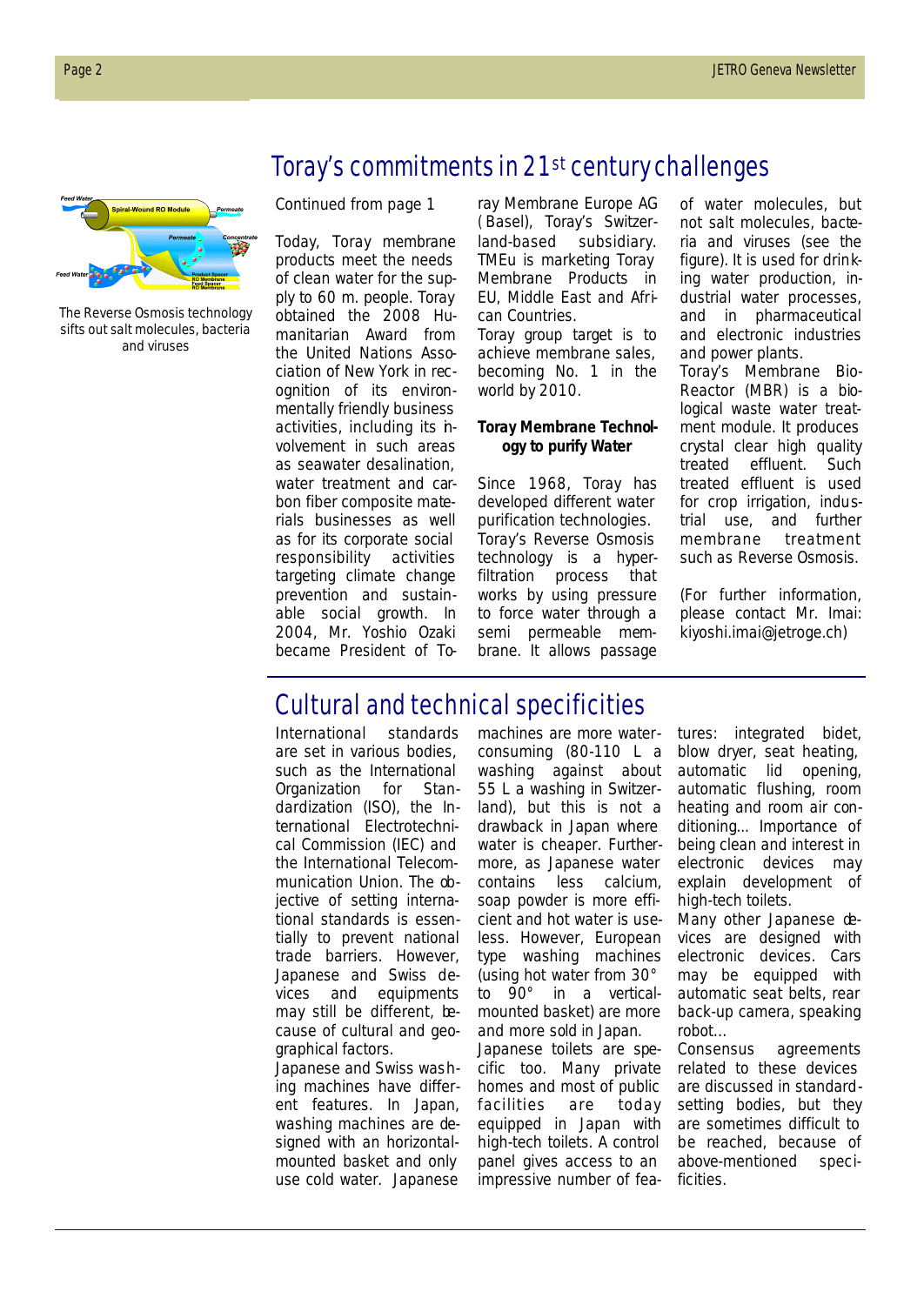#### Switzerland/Japan Free Trade Agreement is approved

Switzerland and Japan Free Trade and Economic Partnership Agreement (FTEPA) has been ratified by both Swiss and Japanese Parliaments. The Agreement was signed on 19th February 2009, following a total of eight rounds of negotiations since the first round in May 2007.

In Switzerland, National Council and Council of States approved it respectively on May 25 and June 8. In Japan, House of Representatives and House of Councilors approved it respectively on May 28 and June 24.

The Agreement shall enter into force in autumn 2009, "the first day of the second month following the month" in which the governments exchanged diplomatic notes informing that their respective necessary legal procedures have been completed.

Tariffs for more than 99% of the total trade in goods value between the two countries shall be eliminated within 10 years. It also will provide frameworks for an origin declaration by an approved  $ex$ porter, which will be a new system in Japan, for further expansion and facili-

tation of cross-border investments and for services trade. It will facilitate free movement of persons. Both governments committed to enhance conditions for effective protection of intellectual property rights and not to use antidumping measures for protectionist purposes.

JETRO will participate in events designed to promote this Agreement. OSEC will organize a seminar in Zurich, on 1st September, in collaboration with SECO, SJCC and JETRO. Other seminars are scheduled afterwards in Basel and in Geneva.



February 19, 2009. Ms. Doris Leuthard, Vice-President of the Swiss Federal Council and Head of the Federal Department of Economic Affairs, and Mr. Hirofumi Nakasone, Minister of Foreign Affairs of Japan, signed the Free Trade and Economic Partnership Agreement (FTEPA) between Switzerland and Japan.

#### Organization to facilitate business contacts

The Swiss-Japanese Chamber of Commerce (SJCC) is an association, located in Zurich and set up in 1985, to promote trade and economic contacts between Switzerland and Japan, and to exchange knowledge and experience. Over 300 companies (such as financial institutions, pharmaceutical, machine, electronic and service companies) and individuals are today members of the SJCC.

Its key role in facilitating business contact is likely to be increased following the ratification of the Agreement on Free Trade and Economic Partnership between Japan and Switzerland. The SJCC will promote this agreement, in close collaboration with

notably the Japanese Embassy, OSEC and JETRO. In particular a seminar, scheduled on 1st September in Zurich, and a celebration of the agreement conclusion, will contribute in promoting the Agreement.

The SJCC also organized in 2009 successful presentations on the following topics: "investing during times of crisis"; "Canon - a Global Company with Local Heart". The SJCC is planning to organize a presentation on the situation of Switzerland's banking and insurance industry.

Another activity of the SJCC is to facilitate business contacts for Japanese and Swiss companies. Mr. Martin Herb, Managing Director, ex-

plained the SJCC gives business advice and helps to be in touch with specialized organizations, such as the JETRO or the OSEC which will then provide indepth information.

Moreover, the SJCC awards grants through its Scholarship Fund for Swiss and other students wishing to study in Japan. "The Fund supports 10-15 students every year in bpan, so as they can improve their Japanese language skills and gain working and living experience in Japan", said Mr. Martin Herb. Since its creation, over 160 students awarded scholarships. The "Japan Year" in their curriculum had very positive impact on their career development.



Mr. Martin Herb, Managing Director, Swiss-Japanese Chamber of Commerce